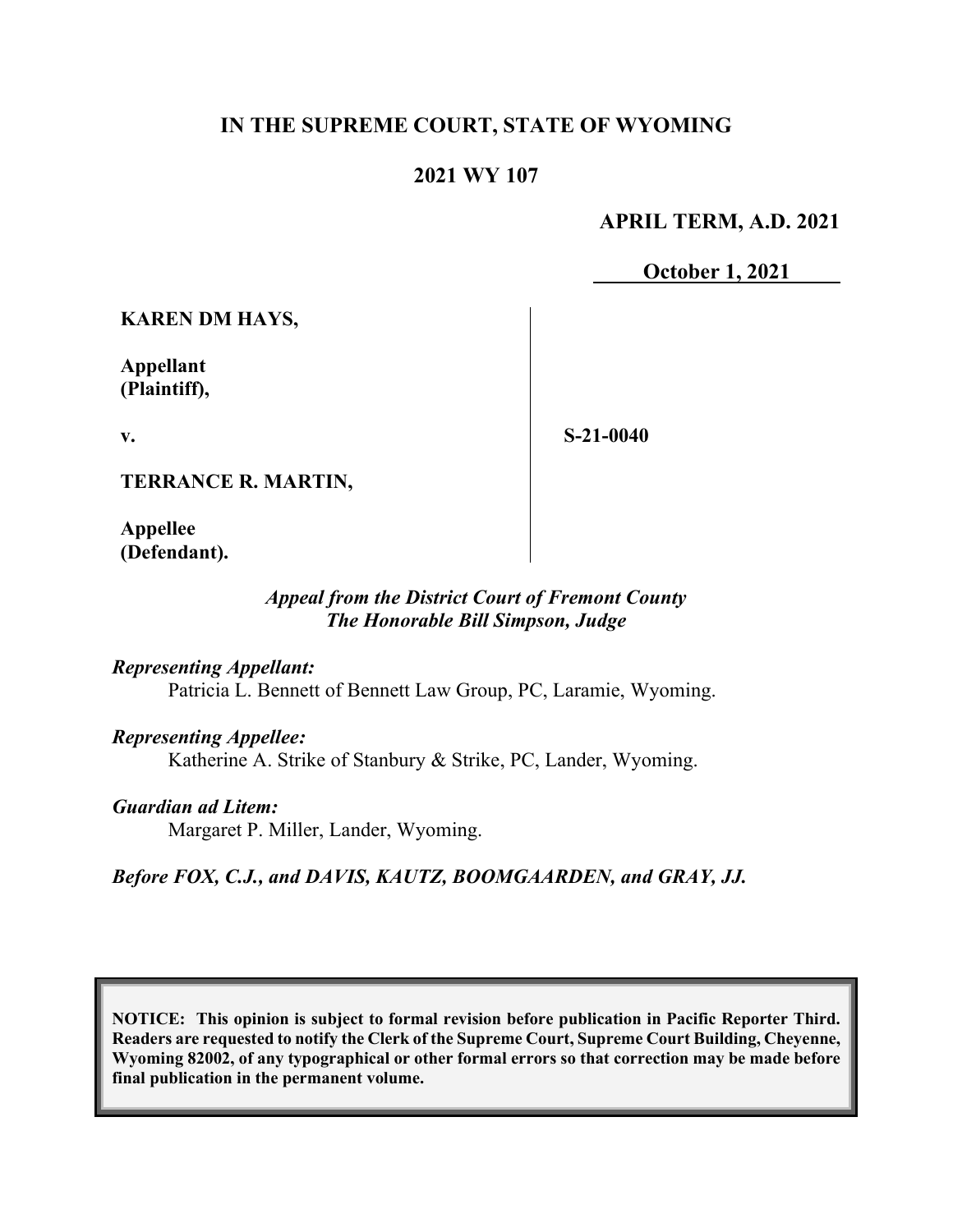#### **BOOMGAARDEN, Justice.**

[¶1] Karen DM Hays (Mother) appeals the district court's child custody modification order awarding Terrance R. Martin (Father) primary physical custody of their son HRM. Mother claims the district court abused its discretion when it denied her motion to remove the guardian ad litem (GAL) and when it failed to adequately consider her abuse allegations against Father. Father and the GAL both argue that the district court acted appropriately. We affirm.

#### *ISSUES*

[¶2] The issues are:

I. Did the district court abuse its discretion when it denied Mother's request to remove the GAL?

II. Did the district court abuse its discretion by failing to adequately consider Mother's abuse allegations when it modified custody?

# *FACTS*

[¶3] HRM was born to Mother and Father in May 2013. Mother and Father married in December 2013, and Mother filed for divorce in August 2015. Mother got a protection order against Father in May 2016, after alleging he physically and mentally abused her, HRM, and her older son KDH. The district court appointed a GAL to investigate Mother's claims and represent HRM's best interests during the divorce proceedings. The court issued a divorce decree in September 2017 that approved and incorporated the parties' custody agreement. It awarded the parties joint legal custody of HRM, gave Mother primary physical custody, and ordered them to split parenting time evenly—with HRM rotating between their homes on a weekly basis.

[¶4] This dispute began in September 2018, when Mother filed a petition to modify custody and an emergency motion for temporary custody based on new abuse allegations. Mother attached her 2016 protection order, a 2018 protection order, and a seven-page affidavit detailing Father's alleged abuse. Her affidavit made a few general references to child abuse without providing context, then focused mainly on an incident that occurred between Mother and Father around 1:00 a.m. on August 24, 2018. Mother claimed she went to Father's house to confront him about approaching HRM at a public concert earlier that day during her visitation week. She said that when she arrived, Father attacked her, yelled at her, and pushed her into a porch railing. Mother then began denying Father contact with HRM in early September.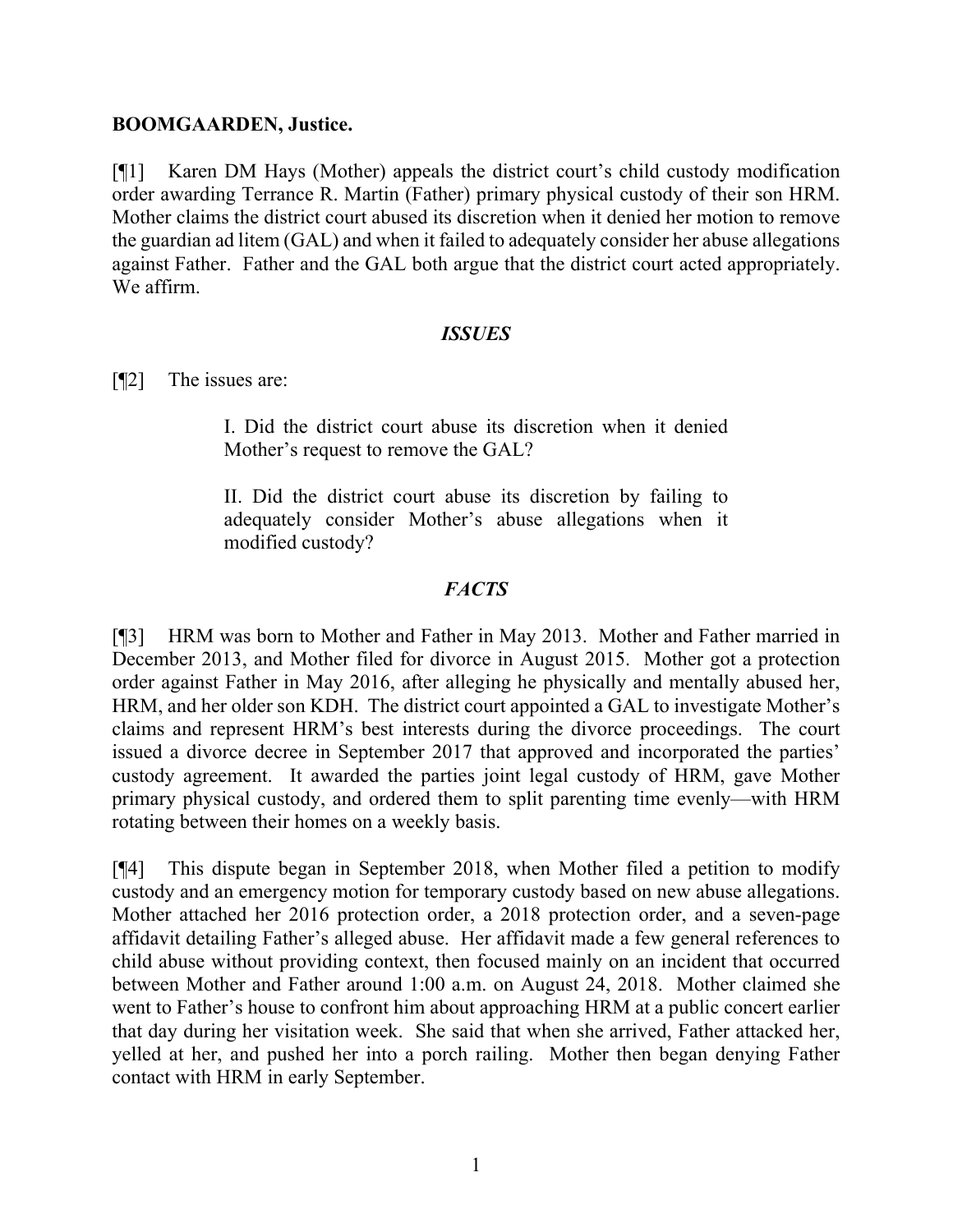[¶5] In response, Father filed a motion to enforce the existing custody and visitation schedule and counterclaimed for custody modification, requesting primary legal and physical custody of HRM. Father attached an affidavit detailing his account of the August 24 incident. He claimed that after Mother burst inside his house at 1:00 a.m., he "placed [his] hands on her shoulders and directed her back outside" then locked his door. He further claimed he never touched Mother in a rude or hostile manner, Mother willfully interfered with his relationship with HRM, and Mother purposely tried to defame him.

[¶6] The GAL also filed a motion to enforce the existing custody and visitation schedule pending the modification proceedings. Citing her earlier investigation, she explained that Mother previously prevented visitation between HRM and Father during the divorce proceedings based on abuse allegations that were found to be baseless. She feared that Mother was engaging in "parental alienation" and expressed her opinion that HRM "loves and needs BOTH of his parents[.]"

[¶7] Mother then moved the court to remove and replace the GAL. She claimed the GAL filed her motion to enforce visitation without investigating the new abuse allegations and argued that doing so was indicative of the GAL's bias against Mother.

[¶8] The district court held a hearing on the motions in December 2018. The court first heard testimony and arguments regarding Mother's motion to remove the GAL. Mother called three friends who testified that, based on their respective interactions with the GAL, they felt the GAL was aggressive, protective of Father, negative toward Mother, and not focused on what was best for HRM. Neither Father nor the GAL called any witnesses. The court decided to reserve its ruling on Mother's motion and allow the GAL to participate in the modification proceedings.

[¶9] The court then took up the issue of temporary custody and visitation. It heard testimony from numerous witnesses, including Mother and Father, about the nature of Mother and Father's relationship and interactions with one another; each party's relationship with HRM and KDH—including specific incidents of alleged abuse; and the events leading up to and following the August 24 incident. At the close of the hearing, the court ordered the parties to resume visitation as outlined in its ruling until the custody modification trial.

[¶10] The custody modification trial took place in January 2020. Mother and Father each testified that they love HRM and that he is a good kid who likes various activities, including fishing and 4-H. Each parent said HRM had his own room in their home; neither consumed alcohol around HRM; and each said they could provide healthy structure, discipline, and meals. Mother also testified that HRM has a great relationship with KDH. Both testified that they believe the other is a good parent. However, Father expressed concern that Mother allowed HRM to bike on busy roads, and that HRM missed a lot of school when in Mother's care.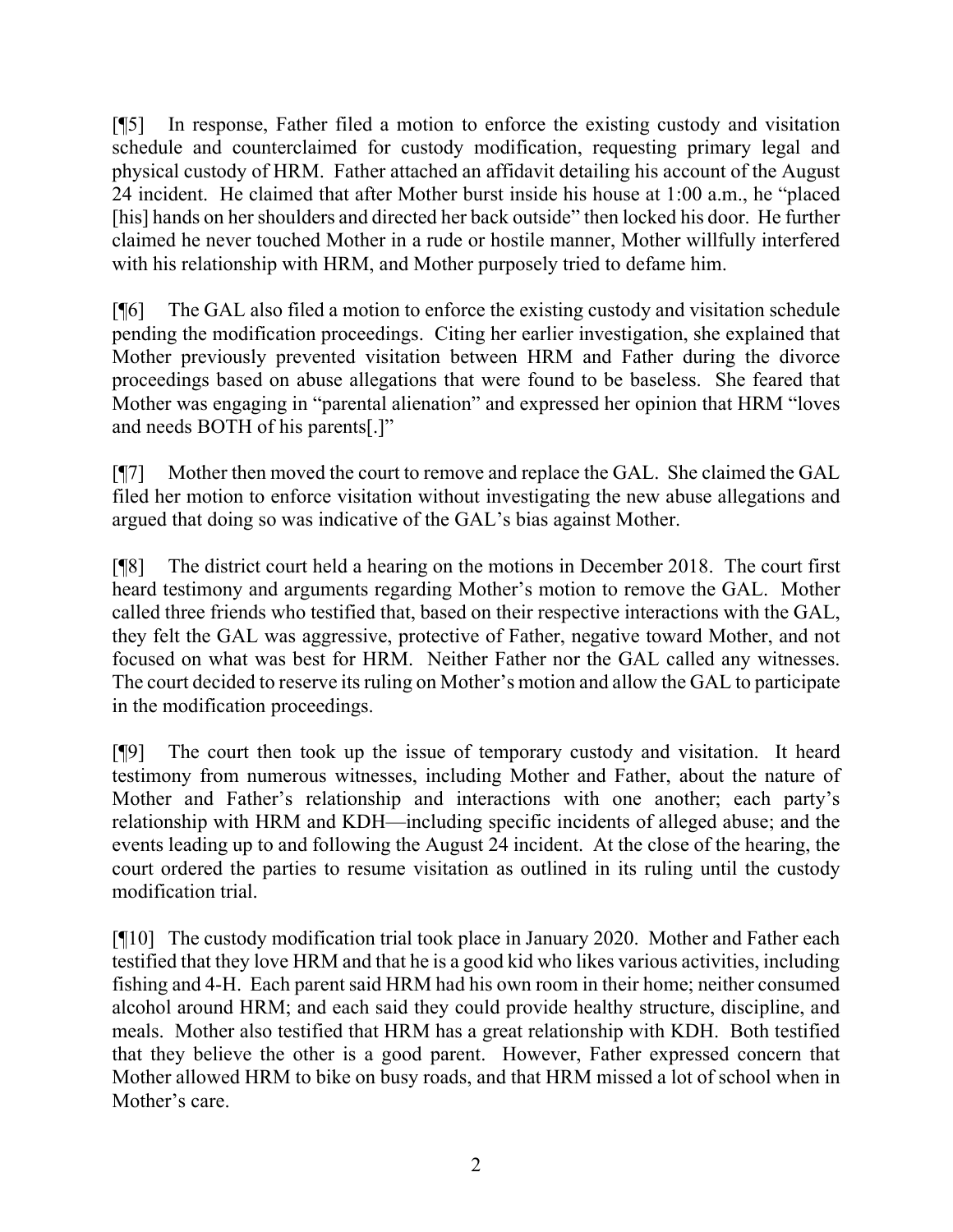[¶11] Mother and Father each requested primary custody of HRM. Both testified they communicated with each other mostly by text message because Mother's protection order was still in place.<sup>[1](#page-3-0)</sup> Father admitted that this made co-parenting difficult. Mother testified that the 50/50 custody arrangement was not in HRM's best interests and that he needed a more structured schedule. Mother's testimony showed her income was somewhat unstable, she had several businesses, including a restaurant and a food truck, but her current monthly income was \$0. Father testified he was an attorney with over 20 years of experience, and his current monthly income was about \$4,000. The parties and the GAL filed written closing arguments. In her closing, the GAL recommended a primary placement with Father.

[¶12] The district court issued its decision letter and order in Summer 2020. After thoroughly summarizing the testimony from the 2018 hearing and 2020 trial, it granted the parties joint legal custody of HRM and awarded Father primary physical custody. The court then denied Mother's motion to remove the GAL, finding that the GAL "was doing her job as she always does it" and that she had a "justified reason for proceeding as she did[.]" Mother timely appealed.

## *DISCUSSION*

## *I. The district court did not abuse its discretion by refusing to remove the GAL.*

[¶13] We review a district court's ruling on a motion to remove a GAL for abuse of discretion. "A district court does not abuse its discretion if it could reasonably conclude as it did." *Castellow v. Pettengill*, 2021 WY 88, ¶ 7, 492 P.3d 894, 897 (Wyo. 2021) (quoting *Sears v. Sears*, 2021 WY 20, ¶ 13, 479 P.3d 767, 772 (Wyo. 2021)).

[¶14] Mother's argument that the district court abused its discretion when it denied her motion to remove the GAL is two-fold. She first takes issue with the court allowing the GAL to participate in the modification proceedings even though the GAL did not investigate her 2018 abuse allegations. She also claims the GAL was biased against her, and that this bias was clearly evidenced by the GAL's behavior throughout the proceedings. She suggests, without citation to authority, that she was entitled to an unbiased GAL. We will consider Mother's bias argument first because we addressed the same issue in *Lemus v. Martinez*, 2021 WY 66, ¶¶ 17–30, 486 P.3d 1000, 1007–11 (Wyo. 2021), after Mother filed her appellate brief.

<span id="page-3-0"></span><sup>&</sup>lt;sup>1</sup> Father also filed a petition for a protection order against Mother based on the August 24, 2018 incident. However, Father testified in 2020 that he was not a victim of domestic violence, and he only filed the petition on the advice of counsel to be sure "both sides of the story were relayed to the court." By the time of the 2020 trial, he had dropped his petition.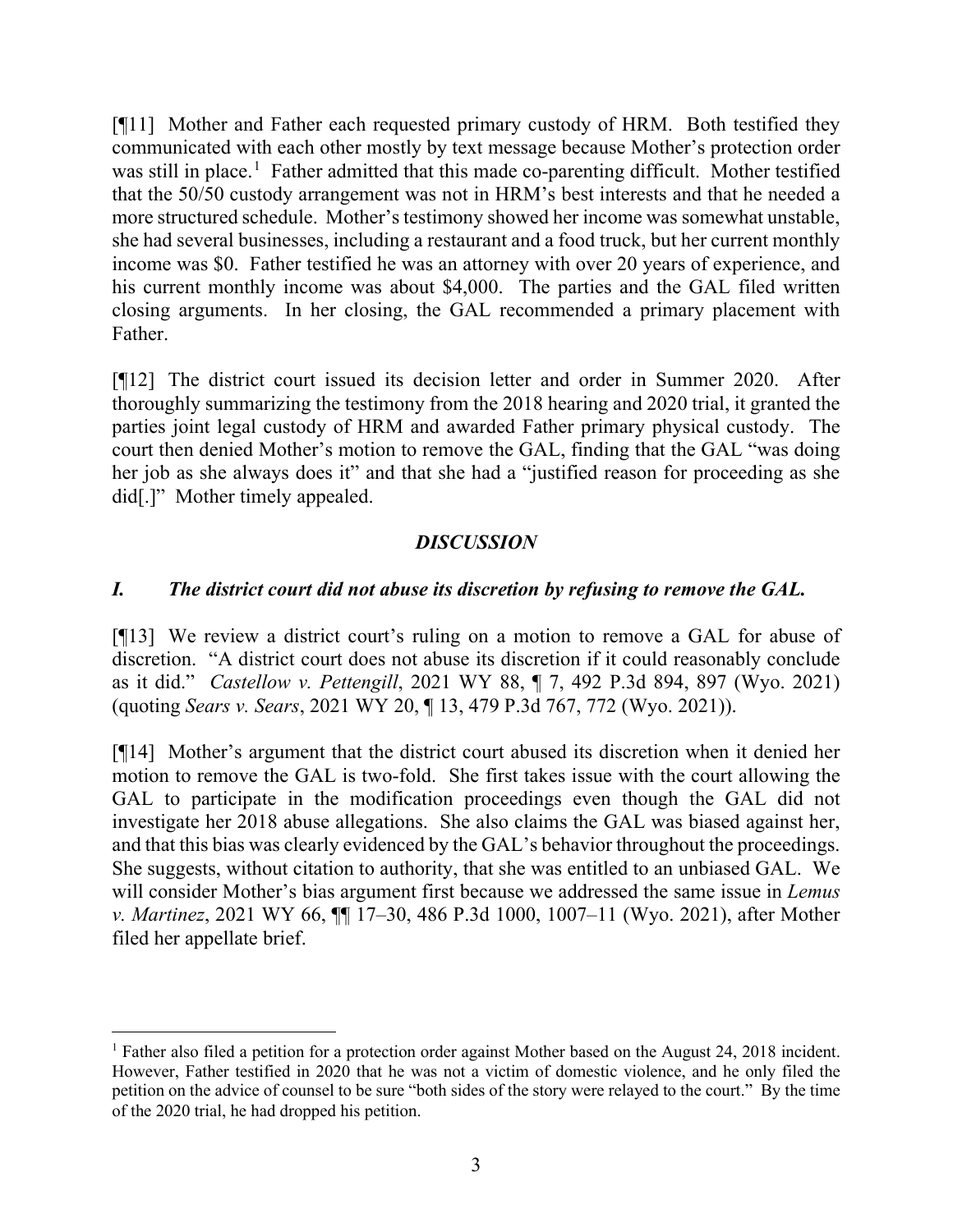[¶15] Mother generally claims the GAL's bias was "obvious in her pleadings, her statements in court and her argument at trial." Specifically, Mother cites the GAL's response to Mother's motion to have her removed in which the GAL used the term "beloved father," and the GAL's custody modification closing argument where the GAL "affectionately compared [Father] to vanilla ice cream[,]" and criticized Mother for "requiring HRM to eat the school lunch[.]" Mother also points out that, at the 2018 hearing, the GAL requested the court allow Father's counsel to cross examine one of Mother's witnesses on her behalf because Father's counsel would know what questions to ask. She relies on the testimony of her three witnesses at the 2018 hearing to support her argument and claims the GAL's lack of investigation into her 2018 allegations further indicated the GAL was biased against her. Mother claims her relationship with the GAL had been "difficult and antagonistic" ever since Mother requested an itemized list of the GAL's fees following the divorce proceedings.<sup>[2](#page-4-0)</sup>

[¶16] Similarly, the father in *Lemus* claimed the GAL in his case was biased against him and filed a motion to have her removed. [3](#page-4-1) *See Lemus*, ¶ 8, 486 P.3d at 1004. On appeal, the father asserted the court violated his due process rights when, at the hearing on his motion to remove her, it denied his request to call the GAL to testify regarding her alleged bias. *See id.* ¶ 17, 486 P.3d at 1007. We identified the pertinent issue as: "whether [the father had] a protected right to a GAL who [was] unbiased against him." *Id.* ¶ 21, 486 P.3d at 1008. We answered that question in the negative, having found no cases holding that a parent has a constitutional right to a neutral and unbiased GAL. *See id.*

[¶17] We explained that the GAL's primary role is to advocate for the child. *See id.* ¶ 18, 486 P.3d at 1007. A GAL is not appointed to act as an objective decision maker between the parties, "but rather as an advocate for the child's best interests." *Id.* ¶ 24, 486 P.3d at 1009 (citing *Clark v. Alexander*, 953 P.2d 145, 154 (Wyo. 1998)). Because a GAL is obligated to act in the child's best interests, the "court may remove a GAL only for circumstances adverse to the child." *Id.* ¶ 28, 486 P.3d at 1010 (citing 43 C.J.S., *Infants*, § 438). Mother only claims that the GAL was biased against her. Applying *Lemus*, Mother had no right to an unbiased GAL. *See id.* ¶ 21, 486 P.3d at 1008.

<span id="page-4-0"></span><sup>&</sup>lt;sup>2</sup> The GAL does not dispute that the relationship between her and Mother was strained. However, the GAL contends that Mother's bias arguments manipulate the facts. Most notably, the GAL points to the accusation that she referred to Father affectionately in her custody modification argument. She claims that her description of Father as "vanilla" "hardly evidence[d] affection," and was instead an assessment that he was "pretty bland[.]" Rather than acting on bias against Mother when making her custody assessments, the GAL argues that she appropriately considered the Wyo. Stat. Ann.  $\S$  20-2-201 factors.<br><sup>3</sup> His claims were similar to Mother's. He argued the GAL "may lack objectivity because she shares an

<span id="page-4-1"></span>office with his ex-wife's best friend." *Lemus*, ¶ 8, 486 P.3d at 1004. He believed her investigation into his allegations would be skewed in the mother's favor, pointed to a supposedly negative comment she made to him about his reputation, and claimed she defended the mother during the mother's deposition by objecting to questions and seeking to end the deposition early. *Id.* ¶ 8, 486 P.3d at 1004–05. He also said the GAL tried to purchase property from him during the litigation, but he refused to sell it to her to avoid any conflict of interest. *Id*. ¶ 8, 486 P.3d at 1005.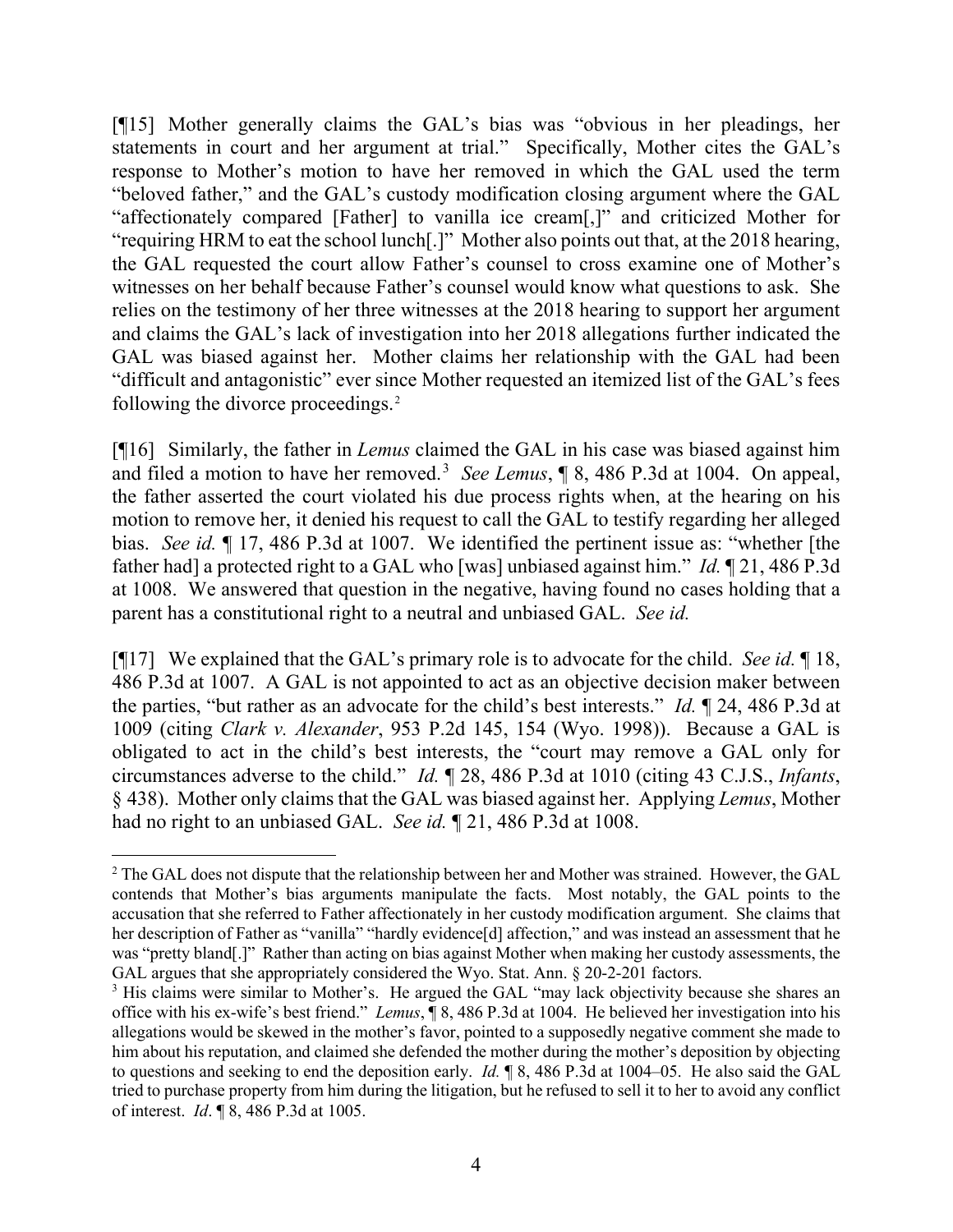[¶18] We next address Mother's contention that the court should have removed the GAL for not investigating Mother's 2018 abuse allegations during the modification proceedings. In particular, Mother takes issue with the GAL's motion to enforce the existing custody and visitation order, her recommendation to enforce visitation at the close of the 2018 hearing, and her recommendation to award Father physical custody at the close of the modification trial.

[¶19] To support her argument, Mother relies solely on *Pace*, where we said:

Full investigations of the facts relevant to custody should be completed by the [GAL], including interviewing witnesses deemed appropriate by the [GAL], custody evaluators, if any, counselors, teachers, relatives, and friends. Based on the evidence, input from any experts, and their own best judgment, the [GALs] will develop their recommendations concerning custody.

*Pace v. Pace*[, 2001 WY 43, ¶ 26, 22 P.3d 861, 870 \(Wyo. 2001\),](https://1.next.westlaw.com/Link/Document/FullText?findType=Y&serNum=2001376669&pubNum=0004645&originatingDoc=I53f7d4a0b2a911eb9804b7f7250bc080&refType=RP&fi=co_pp_sp_4645_870&originationContext=document&transitionType=DocumentItem&ppcid=3e66507e2ef34cee98a4d40e3673f771&contextData=(sc.Search)#co_pp_sp_4645_870) *overruled on other grounds by Bruegman v. Bruegman*, 2018 WY 49, 417 P.3d 157 (Wyo. 2018); *see also Lemus*, ¶ 25, 486 P.3d at 1009. First, we note that *Pace* and *Lemus* discuss the GAL's duty to investigate in the context of an initial custody determination, not a modification. *See Pace*, ¶ 26, 22 P.3d at 870; *Lemus*, ¶ 25, 486 P.3d at 1009. The GAL here did conduct an in-depth investigation into the facts relevant to HRM's custody prior to the initial custody determination. The GAL interviewed 22 individuals, procured the services and opinions of a forensic psychologist, and summarized her findings in a lengthy report.<sup>[4](#page-5-0)</sup> She then actively participated in the modification proceedings when they began only a year later.<sup>[5](#page-5-1)</sup> She filed various documents with the court, and listened to testimony, questioned witnesses, and presented argument regarding both temporary custody and custody modification. According to the record, she relied on her initial investigation, the evidence presented, and her own best judgment when recommending that the court enforce visitation in 2018, and award Father primary custody in 2020.

[¶20] Mother cites no authority, and we find none that requires the GAL, who has been active in the case from the outset and is familiar with the family history, to investigate all new allegations in the custody modification proceedings. Equally important, Mother fails to explain what the GAL would have discovered—beyond Mother's and Father's

<span id="page-5-0"></span><sup>4</sup> The GAL did not provide her report to the court because Mother did not agree to it. *See Pace*, ¶ 26, 22 P.3d at 870 ("If the parties agree, [a GAL's] recommendations should be provided to the court prior to trial.").

<span id="page-5-1"></span><sup>&</sup>lt;sup>5</sup> "It is appropriate for a GAL to continue in a case after the trial court makes an initial custody determination and a parent claims custody or visitation should be changed." *Lemus*, ¶ 29, 486 P.3d at 1010. This is because they possess institutional knowledge of the case and have "likely reached conclusions for or against one parent, based on the best interests of the child[]." *Id.*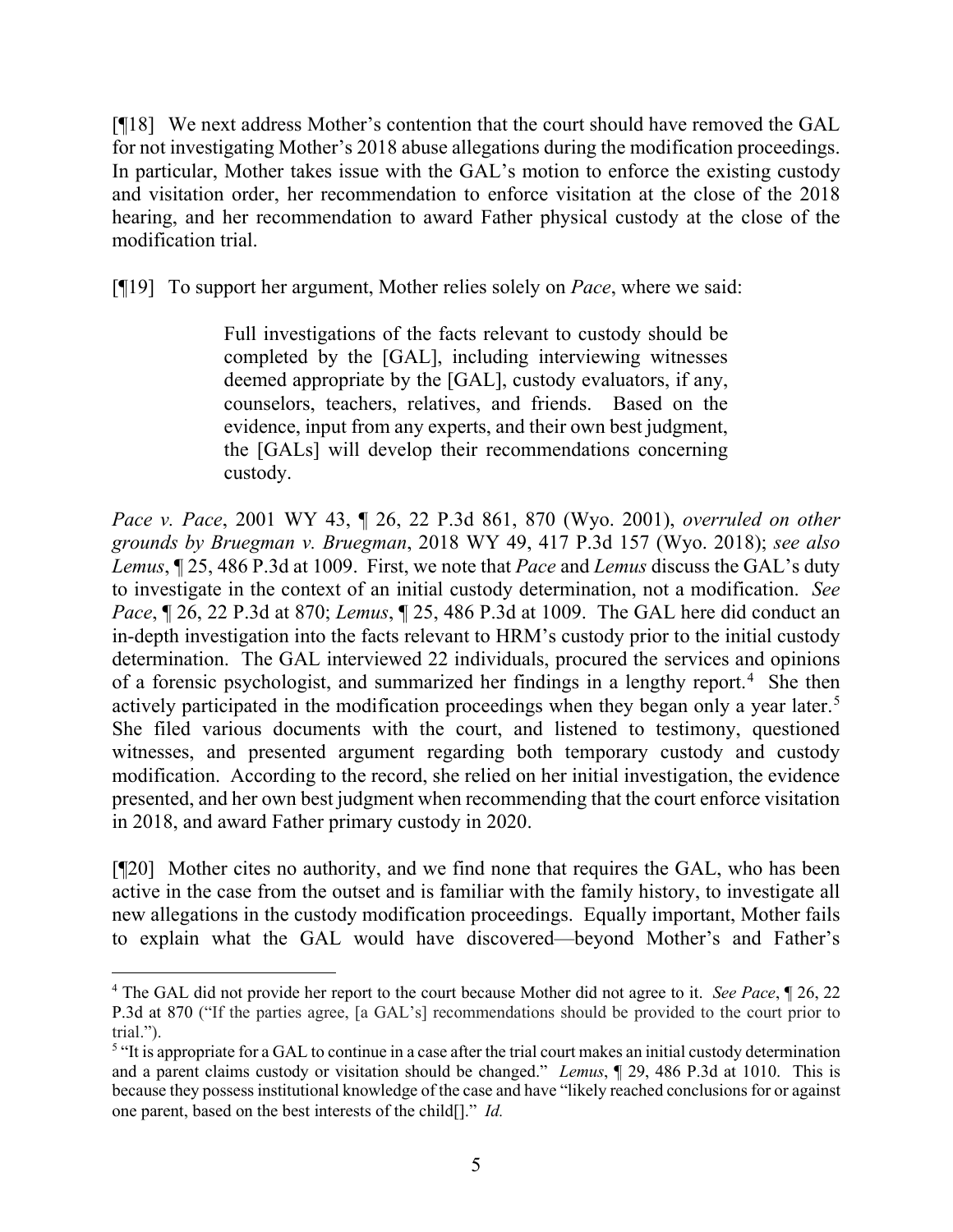conflicting versions of what occurred in the privacy of Father's home at 1:00 a.m. on August 24, 2018—had she investigated the new allegations. Mother instead only points back to the same general allegations she made below that Father abused her, HRM, and KDH—the same allegations the district court determined were not credible. Under these circumstances, we cannot conclude that the court abused its discretion by refusing to remove the GAL.

# *II. The district court adequately considered Mother's abuse allegations.*

[¶21]

We employ a two-step analysis in determining a request for a change in custody or visitation. The first step requires a showing of a material change in circumstances since the most recent custody and/or visitation order. Once that is shown, the court determines whether a change of custody and/or visitation is in the child['s] best interests.

*Lemus*, ¶ 17, 486 P.3d at 1007 (quoting *Kidd v. Jacobson*, 2020 WY 64, ¶ 14, 463 P.3d 795, 798–99 (Wyo. 2020)). Mother does not take issue with the district court's finding that a material change in circumstances occurred when she alleged abuse by Father, got a protection order, and began preventing Father's visitation with HRM in 2018. Mother contends the district court failed to adequately consider her abuse allegations when, based on the change in circumstances, it awarded Father primary physical custody. We review a district court's child custody modification ruling for an abuse of discretion. *Rush v. Golkowski*, 2021 WY 27, ¶ 36, 480 P.3d 1174, 1182 (Wyo. 2021) (citation omitted).

[¶22] Mother relies on Wyo. Stat. Ann. § 20-2-201(c)(LexisNexis 2021), which requires that "[t]he court shall consider evidence of spousal abuse or child abuse as being contrary to the best interest of the child[]." The record shows that the district court did consider Mother's 2018 abuse allegations, and concluded they were not credible.

[¶23] The court thoroughly summarized both Mother's and Father's testimony regarding the August 24, 2018 incident. Mother testified that when she went to Father's house that morning, he at first opened his door to invite her in, then shoved the door into her when she approached. She claimed he then came at her, grabbed her arms, and ran her backwards into his porch railing. She yelled that he broke her ribs, he called her a drama queen, and he slammed his door. After laying there in pain and trying to catch her breath, she eventually limped back to her truck and left.

[¶24] Father testified he was sleeping when his doorbell rang around 1:00 a.m. Father said he did not want to let Mother inside because he did not want to repeat a night they had that May where she came to his house late at night and argued with him until 5:30 a.m. When Father refused to let her in, Mother began pushing until a shoving match ensued over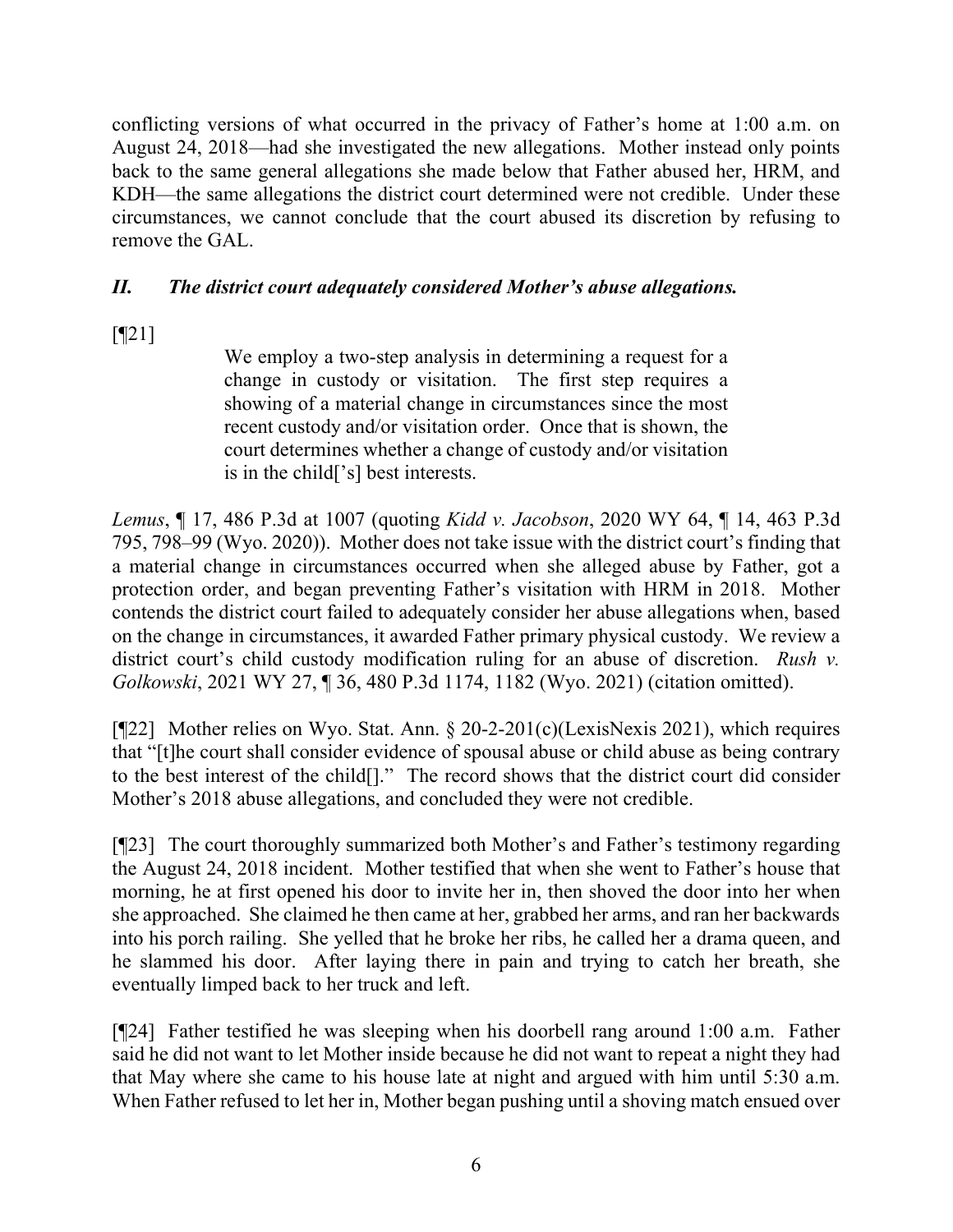the door, Father slipped on a rug, and Mother was able to get inside. Father got up, grabbed Mother by the shoulders, pushed her out of his house, and locked his door. Mother's truck remained outside his house for another two hours.

[¶25] The court found Mother's recollection of the events "problematic." First, the court considered the context in which the incident occurred. Martha Motherway testified that she had been with Mother earlier that night while Mother consumed two or three beers during a concert, had "some drinks" at the Lander Bar, drove her food truck home, then returned to the Lander Bar and again "continued to have more beverages[.]" Ms. Motherway testified that she and Mother then got into an argument, and that Mother was being argumentative up until she dropped Ms. Motherway off at her home just before 1:00 a.m. Ms. Motherway also testified that Mother "vehemently, vehemently hates [Father], believes that he is a horrible father and that he needs to be gone, out of her children's life at all cost."

[¶26] The court also was concerned with the evidence regarding Mother's bruising. At the 2018 hearing, Mother entered into evidence photos that showed bruising along her entire right arm, her right ribs, and her left forearm. However, Martha Mueller, a nurse who examined Mother the day after the incident, testified that Mother showed no bruising, and that bruising on that part of the arm would likely appear within a day; Debra Scherf, who recalled Mother posting photos of her bruising to Facebook, testified she saw Mother three days after the incident and saw no bruises on her arm or ribs; and Dusty Citron, an acquaintance of both Mother and Father, testified that he observed similar bruising on Mother's arm a week before the incident. The court found Mr. Citron's testimony credible.

[¶27] Also "problematic" was Mother's claim at the 2018 hearing that she began withholding Father's visitation with HRM because HRM twice told her that Father "punched him in the guts." The court noted that Mother claimed she never reported this abuse to the police because she was "going off words of a five-year-old." It also found notable that Mother never mentioned such abuse in the affidavit that accompanied her petition to modify custody and motion for temporary custody. When asked why she did not include it, Mother said she forgot. The court acknowledged in its decision letter that Father "testified unequivocally that he did not punch [HRM] in the guts." The court expressly found Father's testimony more credible.

[¶28] We decline to disturb the court's credibility rulings. *See Boyce v. Jarvis*, 2021 WY 80, ¶ 30, 490 P.3d 320, 326 (Wyo. 2021) ("We generally defer to the district court's findings since it is in a better position to assess the witnesses' credibility, weigh the evidence and judge the respective merits and needs of the parties." (citation omitted)). The record makes abundantly clear that the court considered and discounted Mother's abuse